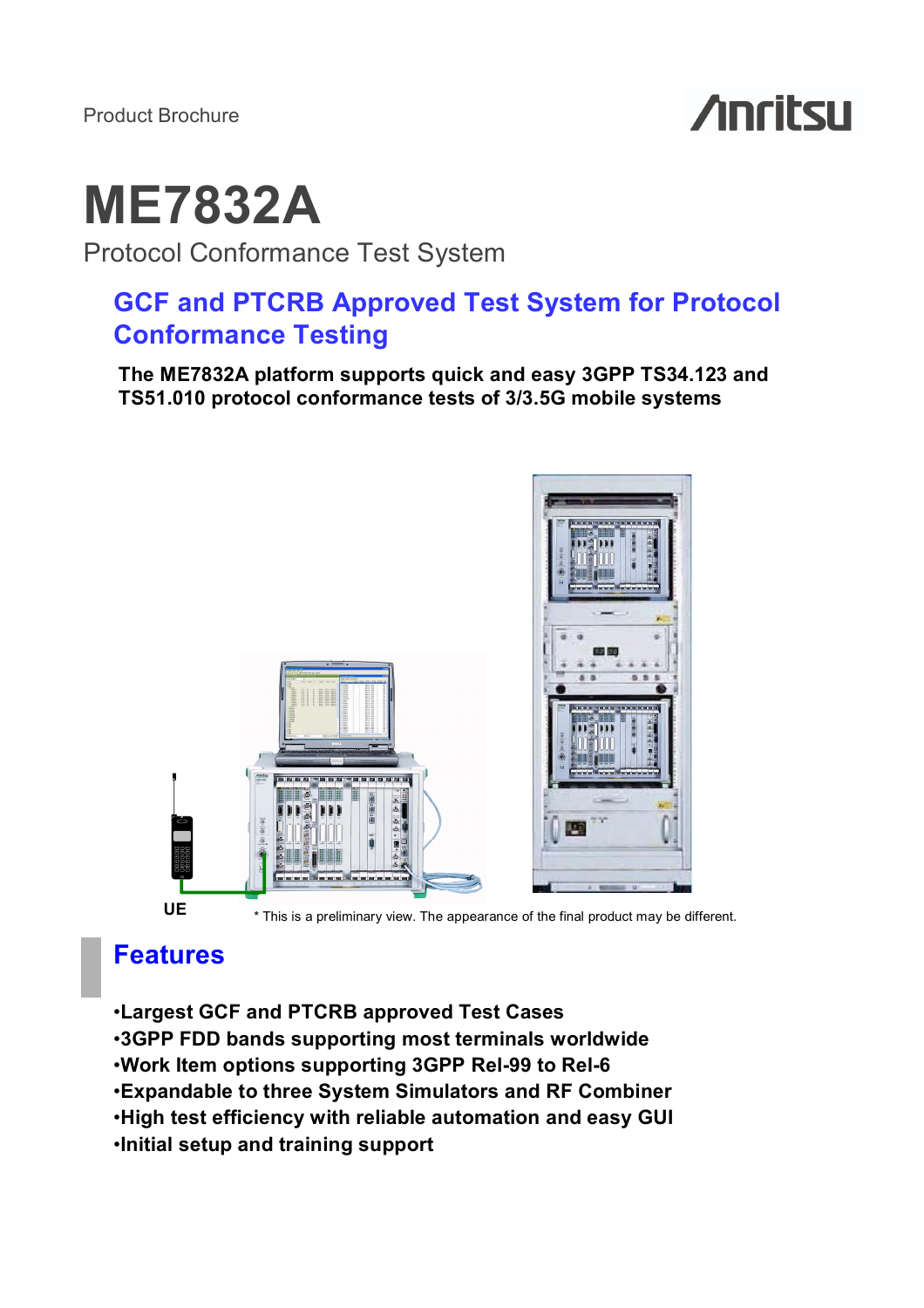# **Overview**

The standard ME7832A configuration has one System Simulator (SS) and a PC. More SS options can be added according to the target test cases and number of measurement. Anritsu provides on-site initial setup, including cable connections, and calibration.



# **Flexible Options**

Frequency band (FDD) and Work Item (WI) options can be customized to UE functions and markets for optimum return on investment.

# **Frequency Band Options**

| Band (FDD)     | Frequency [MHz] | <b>Approval Body</b> | Option      |  |  |
|----------------|-----------------|----------------------|-------------|--|--|
|                |                 |                      |             |  |  |
| Band I         | 2100 (EU)       | GCF                  | ME7832A-011 |  |  |
| Band II        | 1900 (US)       | <b>PTCRB</b>         | ME7832A-012 |  |  |
| Band III       | 1800 (EU)       |                      | ME7832A-013 |  |  |
| <b>Band IV</b> | 1700/2100 (US)  | <b>PTCRB</b>         | ME7832A-014 |  |  |
| Band V         | 850 (US)        | <b>PTCRB</b>         | ME7832A-015 |  |  |
| Band VI        | 800 (JPN)       | GCF                  | ME7832A-016 |  |  |
| Band VIII      | 900 (EU/ASIA)   | <b>GCF</b>           | ME7832A-018 |  |  |
| Band IX        | 1700 (JPN)      | <b>GCF</b>           | ME7832A-019 |  |  |

# **Work Item (WI) Options**

| Work Item  | <b>Work Item Name</b>                     | Option      |
|------------|-------------------------------------------|-------------|
| WI-010/012 | R99/R99 Enhancements                      | ME7832A-071 |
| WI-013     | Rel-4/Rel-5 Enhancements                  | ME7832A-072 |
| WI-047     | Inter-Band (I-V)                          | ME7832A-073 |
| WI-014     | <b>HSDPA Rel-5</b>                        | ME7832A-074 |
| WI-024     | Rel-6 Enhancements (DSAC/Network Sharing) | ME7832A-075 |
| WI-025     | Enhanced UL Rel-6 (HSUPA)                 | ME7832A-076 |
| WI-049     | <b>MBMS</b>                               | ME7832A-077 |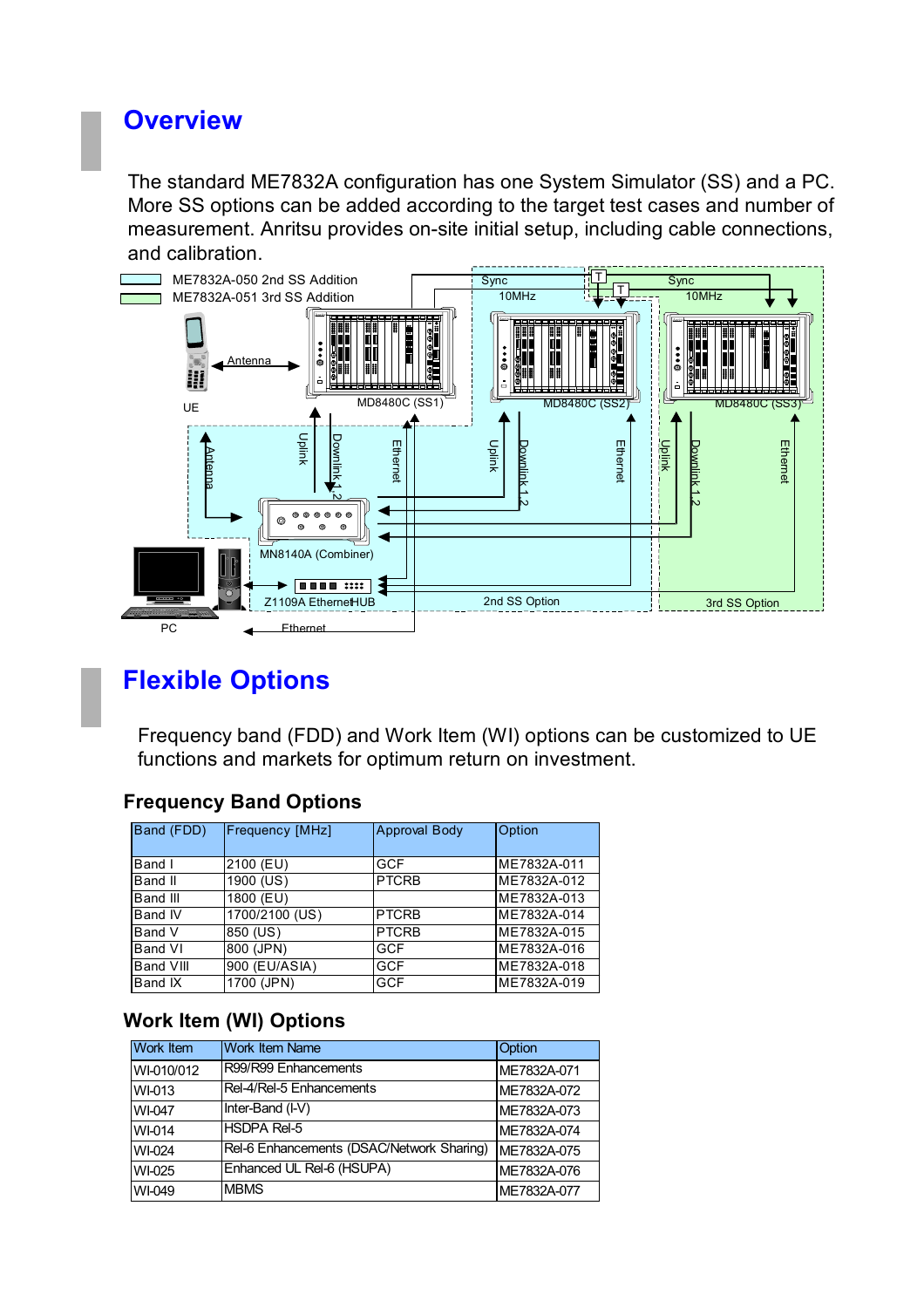# **Ordering Information**

| Model/Order No. | <b>Model Name</b>                       | <b>Remarks</b>                                                         |
|-----------------|-----------------------------------------|------------------------------------------------------------------------|
|                 | - Main Frame -                          |                                                                        |
| <b>ME7832A</b>  | Protocol Conformance Test System        |                                                                        |
|                 |                                         |                                                                        |
|                 | - Options -                             |                                                                        |
| ME7832A-011     | 3GPP Band I Addition                    |                                                                        |
| ME7832A-012     | 3GPP Band II Addition                   |                                                                        |
| ME7832A-013     | 3GPP Band III Addition                  |                                                                        |
| ME7832A-014     | 3GPP Band IV Addition                   |                                                                        |
| ME7832A-015     | 3GPP Band V Addition                    |                                                                        |
| ME7832A-016     | 3GPP Band VI Addition                   |                                                                        |
| ME7832A-018     | 3GPP Band VIII Addition                 |                                                                        |
| ME7832A-019     | 3GPP Band IX Addition                   |                                                                        |
| ME7832A-050     | 2nd SS Addition                         | Includes second SS (MD8480C),<br><b>Combiner Unit and Ethernet HUB</b> |
| ME7832A-051     | 3rd SS Addition                         | Includes third SS (MD8480C)                                            |
| ME7832A-071     | 3GPP WI-010/012 Toolkit                 |                                                                        |
| ME7832A-072     | 3GPP WI-013 Toolkit                     |                                                                        |
| ME7832A-073     | 3GPP WI-047 Toolkit                     |                                                                        |
| ME7832A-074     | 3GPP WI-014 Toolkit                     |                                                                        |
| ME7832A-075     | 3GPP WI-024 Toolkit                     |                                                                        |
| ME7832A-076     | 3GPP WI-025 Toolkit                     |                                                                        |
| ME7832A-077     | 3GPP WI-049 Toolkit                     |                                                                        |
|                 |                                         |                                                                        |
|                 | - System Support Service (for Renewal)- |                                                                        |
| ME7832A-SS100   | 1 Year Support Service                  |                                                                        |
| ME7832A-SS110   | 1 Year Support Service (Frequency Band) |                                                                        |
| ME7832A-SS150   | 1 Year Support Service (2nd SS)         |                                                                        |
| ME7832A-SS151   | 1 Year Support Service (3rd SS)         |                                                                        |
| ME7832A-SS171   | 1 Year Support Service (WI-010/012)     |                                                                        |
| ME7832A-SS172   | 1 Year Support Service (WI-013)         |                                                                        |
| ME7832A-SS173   | 1 Year Support Service (WI-047)         |                                                                        |
| ME7832A-SS174   | 1 Year Support Service (WI-014)         |                                                                        |
| ME7832A-SS175   | 1 Year Support Service (WI-024)         |                                                                        |
| ME7832A-SS176   | 1 Year Support Service (WI-025)         |                                                                        |
| ME7832A-SS177   | 1 Year Support Service (WI-049)         |                                                                        |